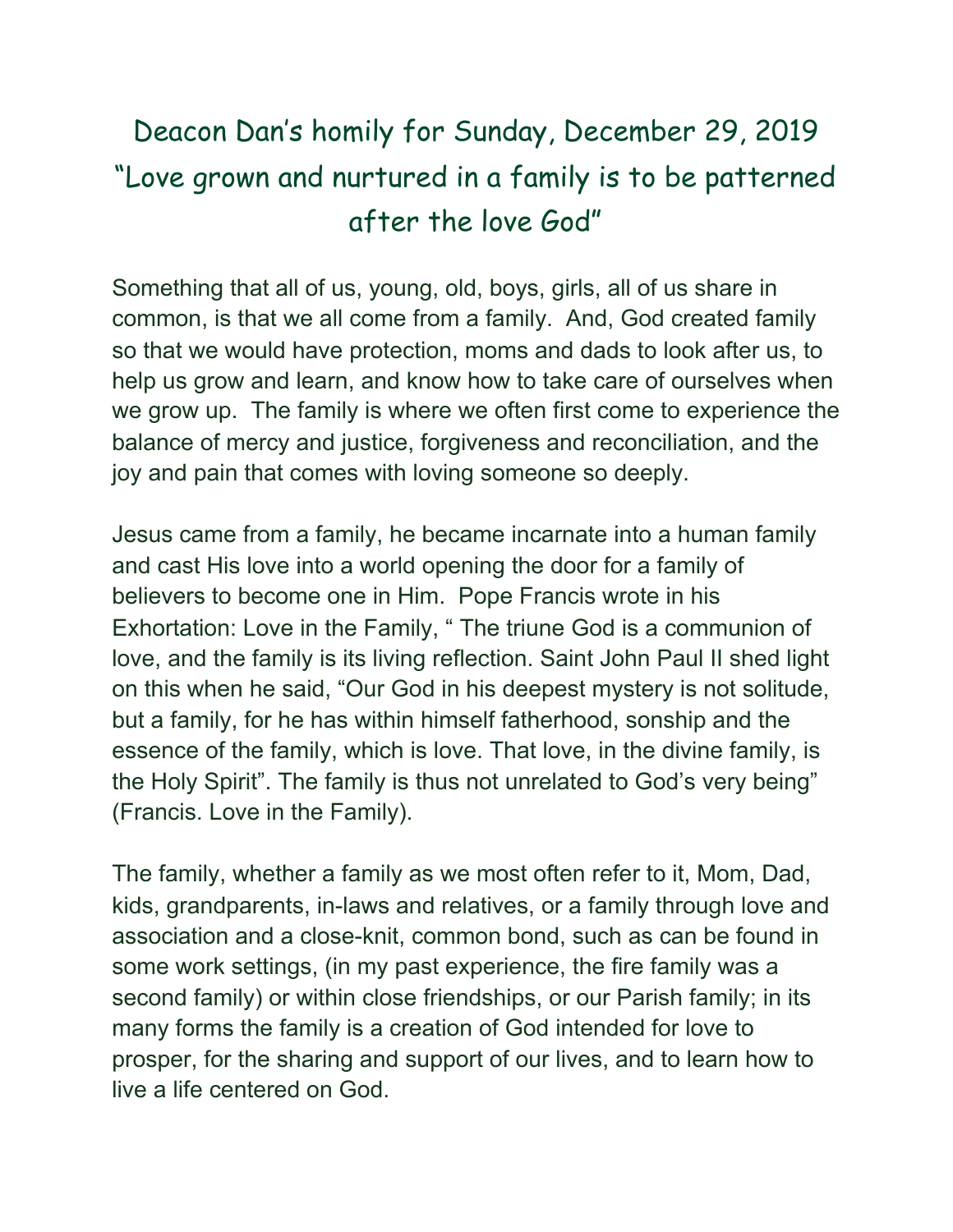Today, our God is speaking to us through these texts of Scripture. He gives us both by word and example how to live our lives in family. There are three important messages for us to take to heart and to take home. We must first arrange ourselves, prepare ourselves to listen to God and be obedient to Him. Second, being part of a family comes with responsibilities. And third, the kind of love grown and nurtured in a family is to be patterned after the love God gives to us; that is love that wills the good of the other; a self-emptying kind of love. In other words, it is other oriented, rather than self-love; ego-centered…all about me. But, none of this comes easy.

We live in a world that promotes the self; look at most of politics; that praises the ego, look at so many examples in professional sports; that places the race for honor, power, money and pleasure…in all their various forms, as the ultimate goal. This has always been the case in this world. We must first arrange ourselves, prepare ourselves to listen to God and be obedient to Him.

The story we just heard about the family of Jesus tells us that His family, Joseph and Mary, had struggles and problems, just like we have struggles and problems in our own families.

There are at least three times when Joseph faced difficult life and family problems and decisions. First, when he came to know that Mary was with child, and the child wasn't his. We heard this story just last Sunday and remember that he received direction from an angel to take Mary into his house. Second, when he was told by the angel, "Rise, take the child and his mother, flee to Egypt, and stay there until I tell you." And third, after being a refugee in Egypt for some time, Joseph is again directed by the angel of the Lord to "Rise, take the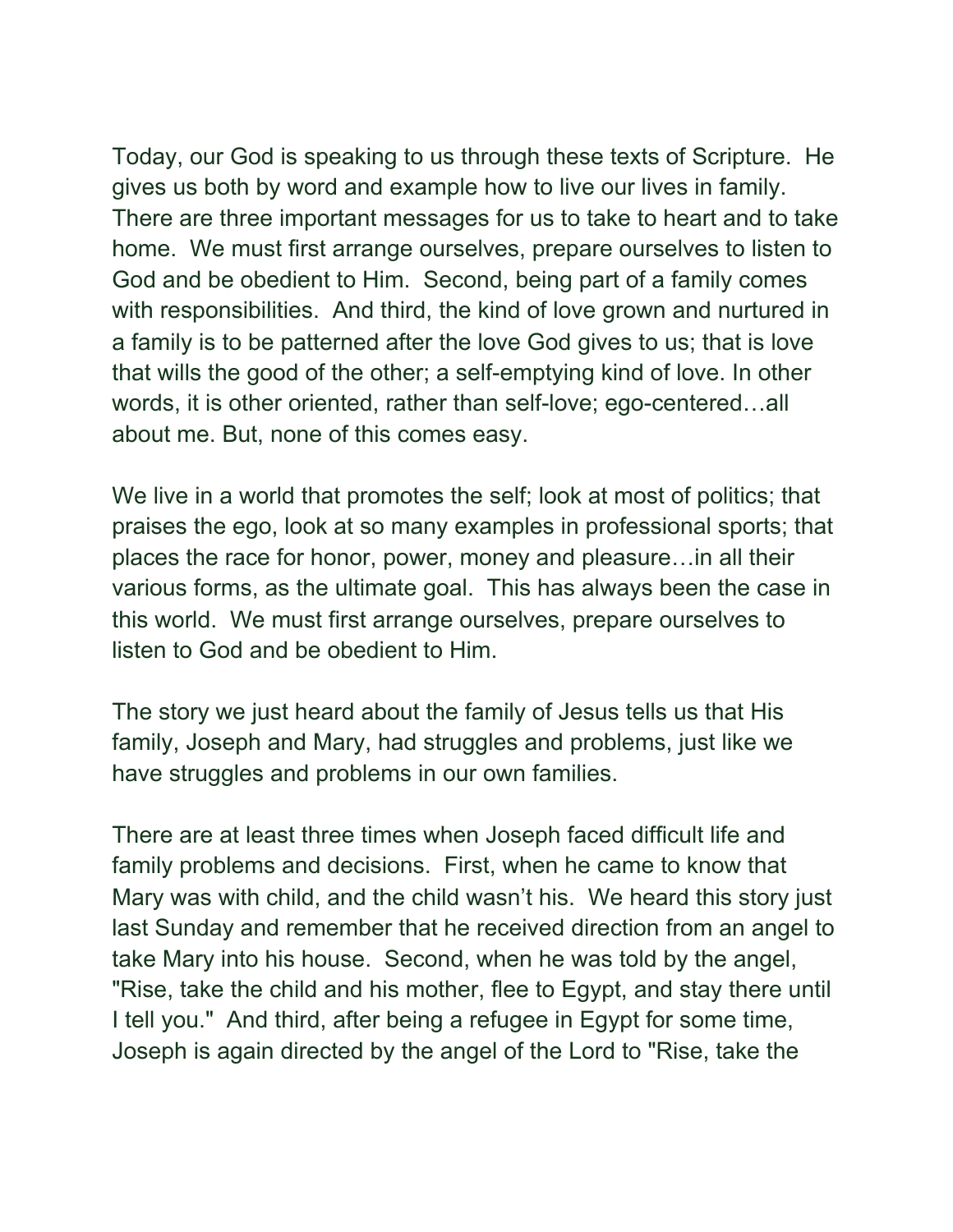child and his mother and go to the land of Israel, for those who sought the child's life are dead."

In each case Joseph received direction from God in a dream. In each case he listened to the message from God. Fellow men, if you're looking for a man's man, an example to pattern your life after; look to Joseph. He was a man of courage, a man of conviction, a man of integrity, a man who was right with God and cared for his family ahead of his needs and ahead of what people thought of him. His heart and his mind were open to hearing God's call and he trusted in God to say yes and do what God wanted him to do.

That is the call that each one of us has today; to listen carefully to God, to be open to hearing and trusting in Him. He may want to tell us something in a dream like Joseph, or speak to us through our spouse, or a trusted friend, teachers, or through our moms and dads.

But, we have to be open to listening and then trust in God, to say yes to Him and do what he is asking. And, so, yea, how do we arrange ourselves to listen to God?

Well, how do you listen to your husband or wife, or girlfriend, or boyfriend…how do you really listen to your best friend? After, 45 years and 330 days of marriage, I am learning to stop whatever else I'm doing, I look at Terri, close my mouth, try not to think about how I'm going to fix her problem or situation…I just listen. I'm still practicing, sometimes I succeed. Then, I consider responding.

With other people we call this communication; with God we know this as a part of our prayer. Remember the prayer acronym from a couple of months ago: ACTS – Adoration, Confess, Thanks, and Supplication?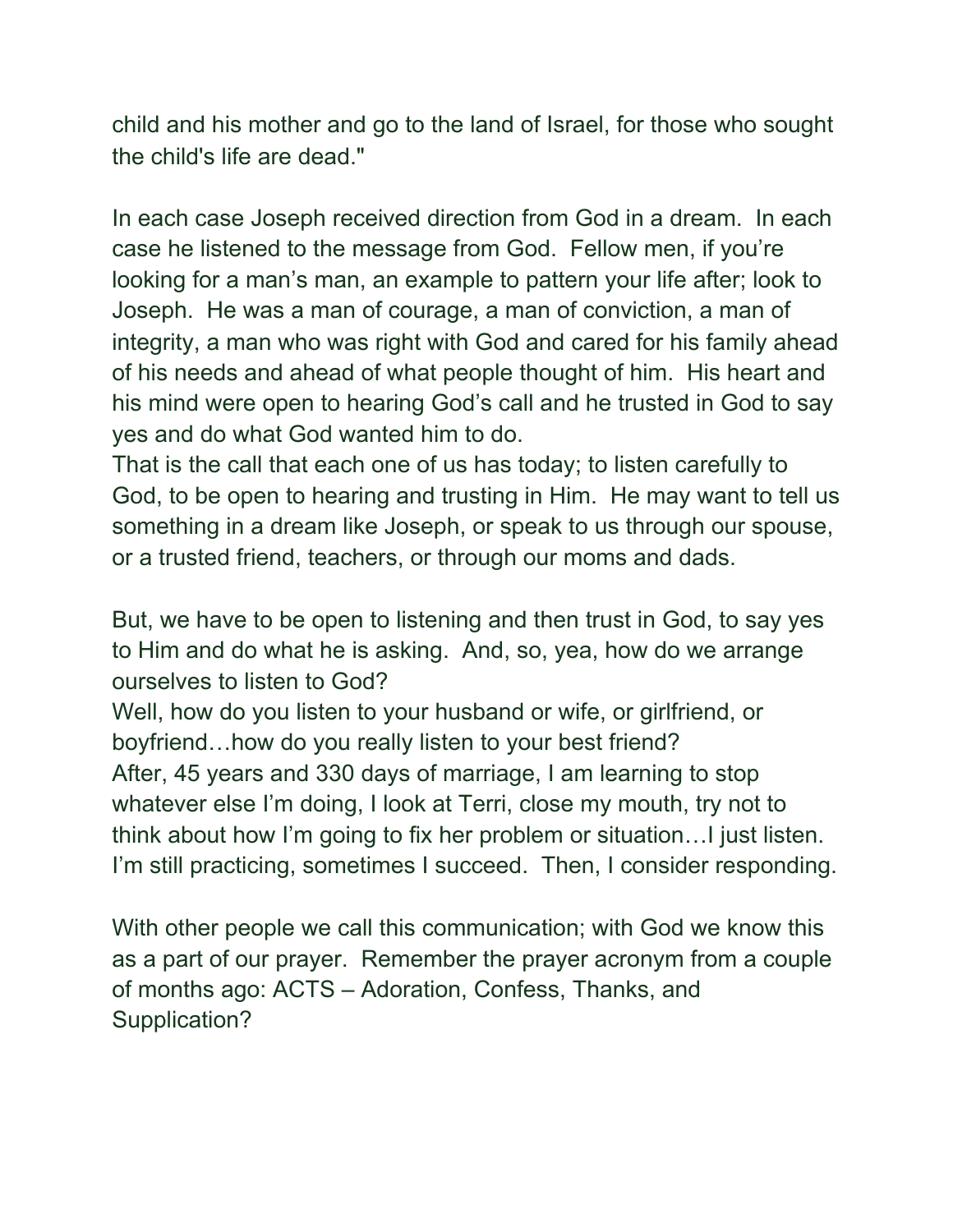Second, being part of a family comes with responsibilities. We heard in our first reading the responsibilities we have toward our parents. This is the fourth Commandment: Honor thy father and mother. Being true to this Commandment has its promised rewards: it makes up for our own sins, our prayers will be heard, we will have a long life, we will be gladdened by children. As our parents age, it is especially important to do what we can to help them and be patient with them.

I've already sent a copy of this homily to our kids!

Every member of the family has responsibilities; wives – help your husbands be holy men. Men – love our wives, as we love our own selves, and be gentle and encourage our children. And, children, obey your parents to please the Lord.

And third, the kind of love grown and nurtured in a family is to be patterned after the love God gives to us; that is love that wills the good of the other; a self-emptying kind of love.

Practically speaking, Paul gives us the recipe for love in a family at home, a family at work or the family in this Catholic Parish. That is, to put on love, wear it, let it cover you and be seen and felt by others in our behavior toward one another through heartfelt compassion, kindness, humility, gentleness, and patience, bearing with one another and forgiving one another.

This is the pattern of our lives toward one another. It is the pattern modeled for us by our Lord, Jesus. We are the images and the likeness of God. Through the graces of our Baptism, through the graces of receiving the Holy Eucharist, through our living our own path